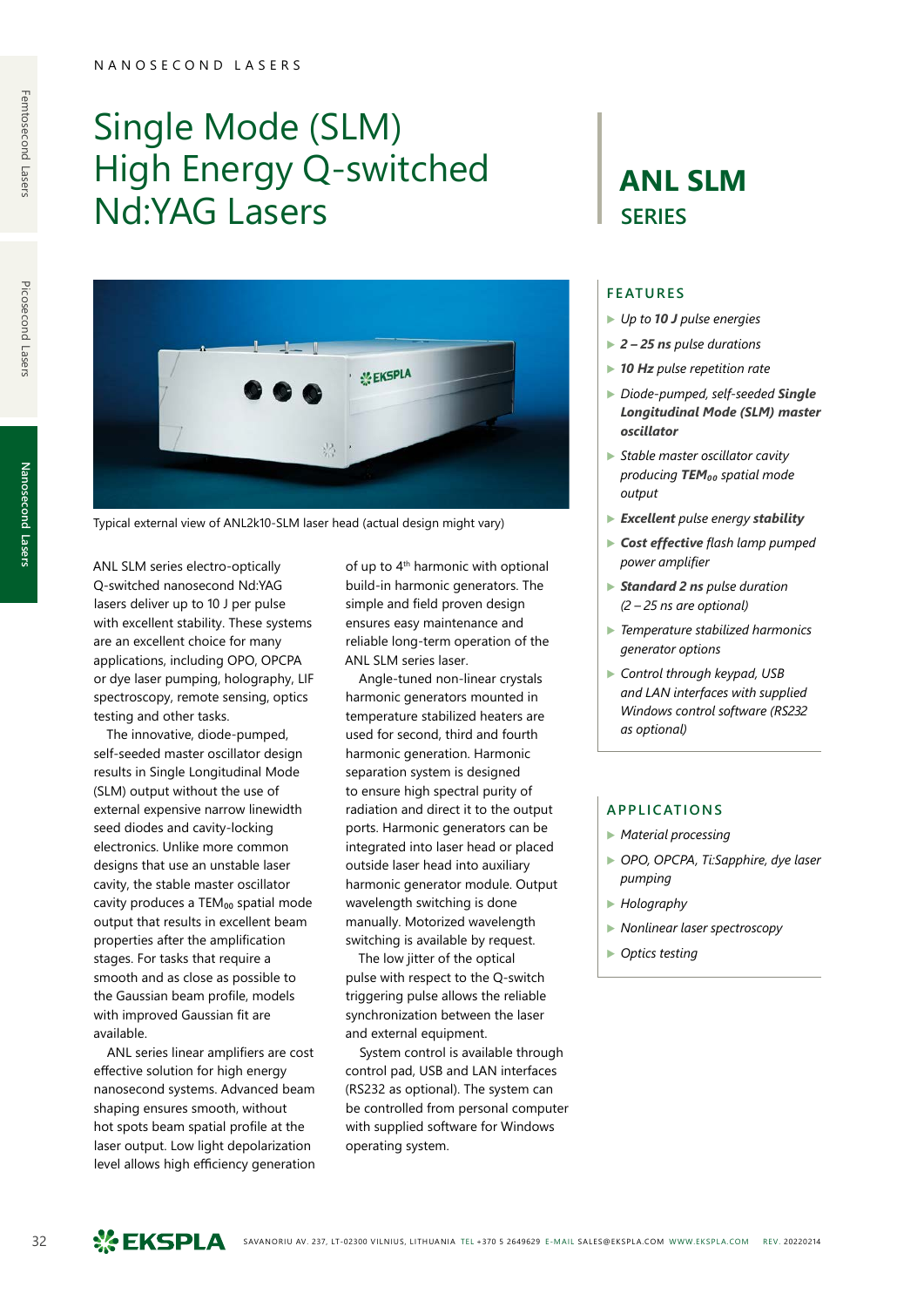# **ANL SLM** series

### **SPECIFICATIONS**

| <b>Model</b>                            | ANL2k10-SLM                                    | ANL5k10-SLM                                    | ANL10k10-SLM                                   |  |  |  |  |  |
|-----------------------------------------|------------------------------------------------|------------------------------------------------|------------------------------------------------|--|--|--|--|--|
| <b>MAIN SPECIFICATIONS 1)</b>           |                                                |                                                |                                                |  |  |  |  |  |
| Output energy                           |                                                |                                                |                                                |  |  |  |  |  |
| at 1064 nm                              | $2000 \text{ mJ}$                              | 5 000 mJ                                       | 10 000 mJ                                      |  |  |  |  |  |
| at 532 nm $^{2(3)}$                     | 1000 mJ                                        | 2 500 mJ                                       | 5 000 mJ                                       |  |  |  |  |  |
| at 355 nm <sup>2)</sup>                 | 450 mJ                                         | 1300 mJ                                        | 2 500 mJ                                       |  |  |  |  |  |
| at 266 nm <sup>2)</sup>                 | 140 mJ                                         | 750 mJ                                         | 1500 mJ                                        |  |  |  |  |  |
| Pulse repetition rate                   | 10 Hz                                          | $10$ Hz                                        | 10 Hz                                          |  |  |  |  |  |
| Pulse duration <sup>4)</sup>            | $2 \pm 0.5$ ns                                 | $2 \pm 0.5$ ns                                 | $2 \pm 0.5$ ns                                 |  |  |  |  |  |
| Pulse energy stability <sup>5)</sup>    |                                                |                                                |                                                |  |  |  |  |  |
| at 1064 nm                              | $\leq 1\%$                                     | $\leq 1\%$                                     | $\leq 1\%$                                     |  |  |  |  |  |
| at 532 nm                               | $\leq$ 2 %                                     | $\leq 2\%$                                     | $\leq$ 2 %                                     |  |  |  |  |  |
| at 355 nm                               | $\leq$ 3 %                                     | $\leq$ 3 %                                     | $\leq$ 3 %                                     |  |  |  |  |  |
| at 266 nm                               | $\leq 4\%$                                     | $\leq 4\%$                                     | $\leq 4\%$                                     |  |  |  |  |  |
| Long-term power drift <sup>6)</sup>     | ± 2%                                           | ± 2%                                           | ± 2%                                           |  |  |  |  |  |
| Beam spatial profile <sup>7)</sup>      | Super-Gaussian                                 | Super-Gaussian                                 | Super-Gaussian                                 |  |  |  |  |  |
| $M^{2}$ 8)                              | 4.4                                            | 6.6                                            | 9.2                                            |  |  |  |  |  |
| Beam diameter <sup>9)</sup>             | $~12$ mm                                       | $~18$ mm                                       | $\sim$ 25 mm                                   |  |  |  |  |  |
| Beam pointing stability 10)             | $\leq$ 25 µrad                                 | $\leq$ 25 µrad                                 | $\leq$ 25 µrad                                 |  |  |  |  |  |
| Beam divergence                         | $\leq$ 0.5 mrad                                | $\leq$ 0.5 mrad                                | $\leq$ 0.5 mrad                                |  |  |  |  |  |
| Optical pulse jitter <sup>11)</sup>     | $\leq$ 0.2 ns                                  | $\leq$ 0.2 ns                                  | $\leq$ 0.2 ns                                  |  |  |  |  |  |
| Linewidth                               | ≤ 0.01 cm <sup>-1</sup> (SLM)                  | ≤ 0.01 cm <sup>-1</sup> (SLM)                  | ≤ 0.01 cm <sup>-1</sup> (SLM)                  |  |  |  |  |  |
| Polarization                            | linear, $>90%$                                 | linear, $>90%$                                 | linear, $>90%$                                 |  |  |  |  |  |
| PHYSICAL CHARACTERISTICS <sup>12)</sup> |                                                |                                                |                                                |  |  |  |  |  |
| Laser head size (WxLxH mm)              | $455 \times 1220 \times 270$                   | $600 \times 1500 \times 300$                   | $600 \times 2000 \times 300$                   |  |  |  |  |  |
| Power supply size (W×L×H mm)            | $550 \times 600 \times 1030$                   | $550 \times 600 \times 1030 - 2$ units         | $550 \times 600 \times 1650 - 2$ units         |  |  |  |  |  |
| Umbilical length <sup>13)</sup>         | 5 <sub>m</sub>                                 | 5 <sub>m</sub>                                 | 5 <sub>m</sub>                                 |  |  |  |  |  |
| <b>OPERATING REQUIREMENTS 14)</b>       |                                                |                                                |                                                |  |  |  |  |  |
| Power requirements <sup>15)</sup>       | 208, 380 or 400 V AC,<br>three phase, 50/60 Hz | 208, 380 or 400 V AC,<br>three phase, 50/60 Hz | 208, 380 or 400 V AC,<br>three phase, 50/60 Hz |  |  |  |  |  |
| Power consumption <sup>16)</sup>        | $\leq$ 5 kVA                                   | $\leq 6$ kVA                                   | $\leq$ 8 kVA                                   |  |  |  |  |  |
| Water supply <sup>16)</sup>             | $\leq$ 5 l/min, 2 Bar, max 15 °C               | $\leq$ 7 l/min, 2 Bar, max 15 °C               | $\leq$ 10 l/min, 2 Bar, max 15 °C              |  |  |  |  |  |
| Operating ambient temperature           | $22 \pm 2$ °C                                  | $22 \pm 2$ °C                                  | $22 \pm 2$ °C                                  |  |  |  |  |  |
| Storage ambient temperature             | $15 - 35 °C$                                   | $15 - 35 °C$                                   | $15 - 35 °C$                                   |  |  |  |  |  |
| Relative humidity (non-condensing)      | $\leq 80 \%$                                   | $\leq$ 80 $\%$                                 | $\leq 80 \%$                                   |  |  |  |  |  |
| Cleanness of the room                   | <b>ISO Class 7</b>                             | <b>ISO Class 7</b>                             | <b>ISO Class 7</b>                             |  |  |  |  |  |

<sup>1)</sup> Due to continuous improvement, all

- specifications are subject to change without notice. The parameters marked 'typical' are indications of typical performance and will vary with each unit we manufacture. Presented parameters can be customized to meet customer's requirements. All parameters measured at 1064 nm if not stated otherwise.
- 2) Harmonic outputs are optional. Specifications valid with respective harmonic module purchased. Outputs are not simultaneous.
- 3) Second harmonic is available with LBO crystal then the conversion efficiency is increased to 70%. If TH/FH options are ordered second harmonic efficiency is reduced to ~50 %.
- 4) Standard pulse duration is 2 ns. Other pulse durations can be ordered within range of 2 – 25 s. Output energy might differ depending on duration.
- 5) Under stable environmental conditions, normalized to average pulse energy (RMS, averaged from 60 s).
- 6) Measured over 8 hours period after 30 min warm-up when ambient temperature variation is less than ±2 °C.
- 7) Super-Gaussian spatial mode of 6-11th order in near field.
- 8) The stated M<sup>2</sup> values are calculated using beam parameters. Actual measured value might differ.
- <sup>9)</sup> Beam diameter is measured at signal output at  $1/e<sup>2</sup>$  level for Gaussian beams and FWHM level for Super-Gaussian beams.
- 10) Beam pointing stability is evaluated as movement of the beam centroid in the focal plane of a focusing element (RMS, averaged from 60 s).
- 11) Optical pulse jitter with respect to electrical outputs: Trig out > 3.5 V @ 50 Ω.
- 12) System sizes are preliminary and depend on customer lab layout and additional options purchased.
- 13) Longer umbilical with up to 10 m available upon request.



- 14) The laser and auxiliary units must be settled in such a place void of dust and aerosols. It is advisable to operate the laser in air conditioned room, provided that the laser is placed at a distance from air conditioning outlets. The laser should be positioned on a solid worktable. Access from one side should be ensured.
- Voltage fluctuations allowed are +10 % / -15 % from nominal value.
- 16) Power consumption and water supply requirements deviate depending on system configuration.

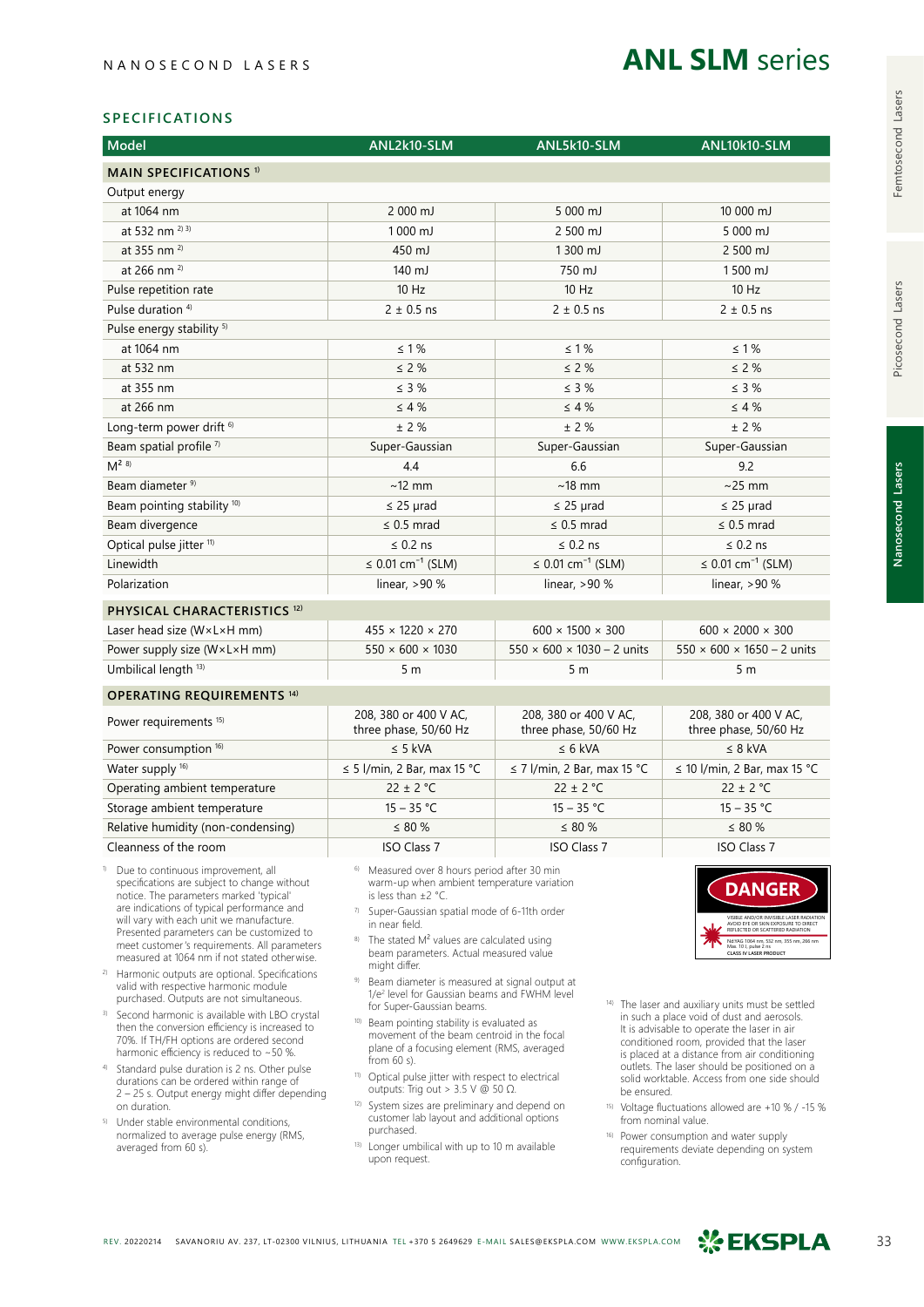# **ANL SLM** series

## **OPTIONS**

| <b>Option</b> | <b>Description</b>                    | Comment                                                                                                 |
|---------------|---------------------------------------|---------------------------------------------------------------------------------------------------------|
| - G           | Provides a Gaussian-like beam profile | Reduces the output energy of fundamental by $\sim$ 80 %                                                 |
| - AW          | Water-air cooling option              | Replaces or supplements Water-to-Water cooling unit.<br>Heat dissipation equals total power consumption |
| $-N2N25$      | Longer pulse duration option          | In the range of $2 - 25$ ns                                                                             |



*Fig 1.* Principal optical layout of ANL10k10-SLM-SH-TH (actual layout might vary)

# **PERFORMANCE**



*Fig 2.* Typical temporal pulse shape of ANL SLM system at 1064 nm



*Fig 3.* Typical long-term energy stability of High Energy ANL system *Fig 5.* Typical beam profile of ANL SLM



*Fig 4.* Typical beam profile of ANL SLM laser system 50 cm from output at 1064 nm



laser system 30 cm from output at 532 nm